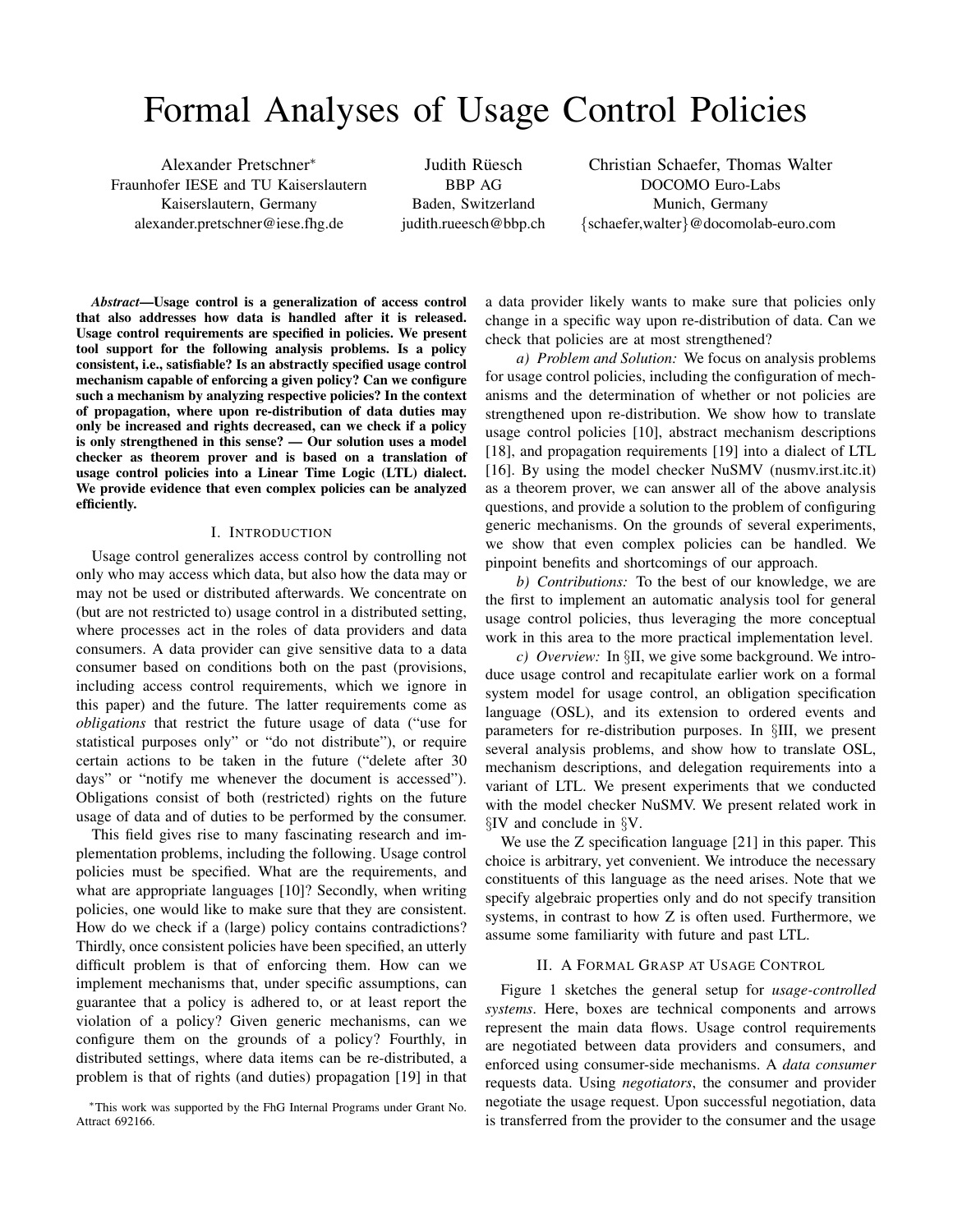

Fig. 1. Usage-Controlled Systems: Overview

control requirements are *activated*. From this point onward, the respective *mechanisms* on the consumer's side will (or at least should) enforce the requirements. This is, in general, not fully possible for all requirements: taking photographs of a monitor will always be an option. We assume the consumer possesses a *secure data store* and that, prior to usage, all data is routed through these mechanisms whenever it leaves the store. Actual mechanisms usually implement the secure data store by cryptographic means. Examples of such mechanisms are given by current DRM solutions; other mechanisms simply send out information that a provider-side *monitor* can use to assess policy adherence [17]. Mechanisms transform desired usages into actual usages, which includes blocking an attempt.

Mechanisms are general-purpose devices: they are configured to protect specific resources. We model this by instantiating variables (§II-D). Given an abstract description of a parameterized mechanism, one additional question is which values have to be assigned to which variables to protect a given resource.

Distributed usage control means that data can be redistributed. In §II-C, we show how the originating provider can make sure that policies are only strengthened in a welldefined way, by reducing rights and increasing duties. We will assume that whenever data is re-distributed, it is checked that policies are at most strengthened.

## *A. Semantic Model*

Our model [10] is based on classes of parameterized events. The event classes include *usage* and *other*, with the latter including signaling and activation events. Parameters represent attributes. For example, a usage event must indicate on which data item it is performed, and a signaling event—one that is sent from the consumer to the outside—must name the recipient of the message. An *event* therefore consists of the event name and parameters, represented as a partial function  $(+)$  from names to values. We will describe event parameters as (name, value) pairs. An example is the event  $(\text{play}, \{(\text{object}, o)\})$ , where *play* is the name of the event and the parameter object has the value *o*.

The definition of events in the Z language is shown below. *EventName*, *ParamName*, and *ParamValue* define basic types for event names, parameter names, and parameter values, respectively. In Z, such definitions are made by listing the types in square brackets. All such basic types are disjoint. EBNF-style definitions are also possible.

| [EventName, ParamName, ParamValue]                                                                                                                                                                                                                                                   |
|--------------------------------------------------------------------------------------------------------------------------------------------------------------------------------------------------------------------------------------------------------------------------------------|
| EventClass ::= usage   other; getclass : EventName $\rightarrow$ EventClass                                                                                                                                                                                                          |
| Params: ParamName $\rightarrow$ ParamValue: Event $==$ EventName $\times$ Params                                                                                                                                                                                                     |
| $\Phi^+ ::= true \mid false \mid E_{fst} \langle \langle Event \rangle \rangle \mid E_{all} \langle \langle Event \rangle \rangle \mid T_{fst} \langle \langle Event \rangle \rangle \mid T_{all} \langle \langle Event \rangle \rangle \mid$                                        |
| $\underline{not}\langle\langle\Phi^+\rangle\rangle$   and $\langle\langle\Phi^+\times\Phi^+\rangle\rangle$   or $\langle\langle\Phi^+\times\Phi^+\rangle\rangle$   implies $\langle\langle\Phi^+\times\Phi^+\rangle\rangle$   until $\langle\langle\Phi^+\times\Phi^+\rangle\rangle$ |
| always $\langle \langle \Phi^+ \rangle \rangle$   after $\langle \langle \mathbb{N} \times \Phi^+ \rangle \rangle$   within $\langle \langle \mathbb{N} \times \Phi^+ \rangle \rangle$   during $\langle \langle \mathbb{N} \times \Phi^+ \rangle \rangle$                           |
| repmax $\langle \langle \mathbb{N} \times \Phi^+ \rangle \rangle$   replim $\langle \langle \mathbb{N} \times \mathbb{N} \times \mathbb{N} \times \Phi^+ \rangle \rangle$   repuntil $\langle \langle \mathbb{N} \times \Phi^+ \times \Phi^+ \rangle \rangle$                        |
| <i>permitonlyevname</i> $\langle \rangle$ <i>EventName</i> $\times$ <i>Params</i> $\rangle$                                                                                                                                                                                          |
| permitonlyparam $\langle \langle \mathbb{P}$ ParamValue $\times$ ParamName $\times$ EventName $\times$ Params $\rangle\rangle$                                                                                                                                                       |

Events are ordered with respect to a refinement relation *refinesEv*. Event  $e_2$  refines event  $e_1$  iff  $e_2$  has the same event name as  $e_1$  and all parameters of  $e_1$  have the same value in  $e_2$ .  $e_2$  can also have additional parameters specified which explains the  $\subseteq$  relation in the definition below. (In such *axiomatic definitions*, the defined mathematical object is named and typed above the line and its properties are given below the line.)  $x.i$  identifies the *i*-th component of a tuple  $x$ .  $\leftrightarrow$  introduces a binary relation.

$$
\left| \frac{\text{refinesEv}_{-}:Event \leftrightarrow Event}{\forall e_1, e_2 : Event \bullet e_2 \text{refinesEv } e_1 \Leftrightarrow e_1.1 = e_2.1 \land e_1.2 \subseteq e_2.2 \right|
$$

The rationale is that when specifying usage control requirements, we do not want to specify all parameters. For instance, if the event  $(\text{play}, \{(\text{object}, o)\})$  is prohibited, then the event  $(\textit{play}, \{(\textit{object}, o), (\textit{device}, d)\})$  should also be prohibited. *nil* of type *EventName* is reserved and denotes no event.

*d) Indexed Events and Traces:* To define obligations, we need a language for usage control (§II-B). Its semantics is defined over traces: mappings from abstract points in time—represented by the natural numbers—to possibly empty sets of events. We cater for usage events that execute over a time interval, e.g., watching a movie. For example, if a time step lasts 1 minute and a user plays a movie for 3 minutes, there will be 3 consecutive events indexed with *start* and *ongoing*, respectively: ((play, {(object,  $movie)$ , start);  $((play, {(object, movie)}), ongoing);$  then ((play, {(object,movie)}), ongoing). The data type *IndEvent* defines such indexed events. We also need to express that usage is attempted by a user (see above). This is important for the discussion of mechanisms because not every attempted usage is actually executed in the end. This concept is covered by desired indexed events (*DesiredIndEvent* in the definition below). In Z, records can be defined by stating the name of a constructor and its arguments in angular brackets. If there is more than one argument, the Cartesian product is used.

*Index* ::= *start* | *ongoing*; *IndEvent* == *Event*  $\times$  *Index DesiredIndEvent* ::= *TRY*  $\langle$ *IndEvent* $\rangle$  $Trace: \mathbb{N} \rightarrow \mathbb{P}(IndEvent \cup DesiredIndEvent)$ 

## *B. The Obligation Specification Language*

 $\Phi^+$  (+ for future) defines the building blocks for describing obligations in OSL [10]. It is a temporal logic with explicit operators for cardinality and permissions. We will later extend OSL with ordered events and intervals which are necessary to express re-distribution requirements.

We distinguish between the start of an action (syntacti-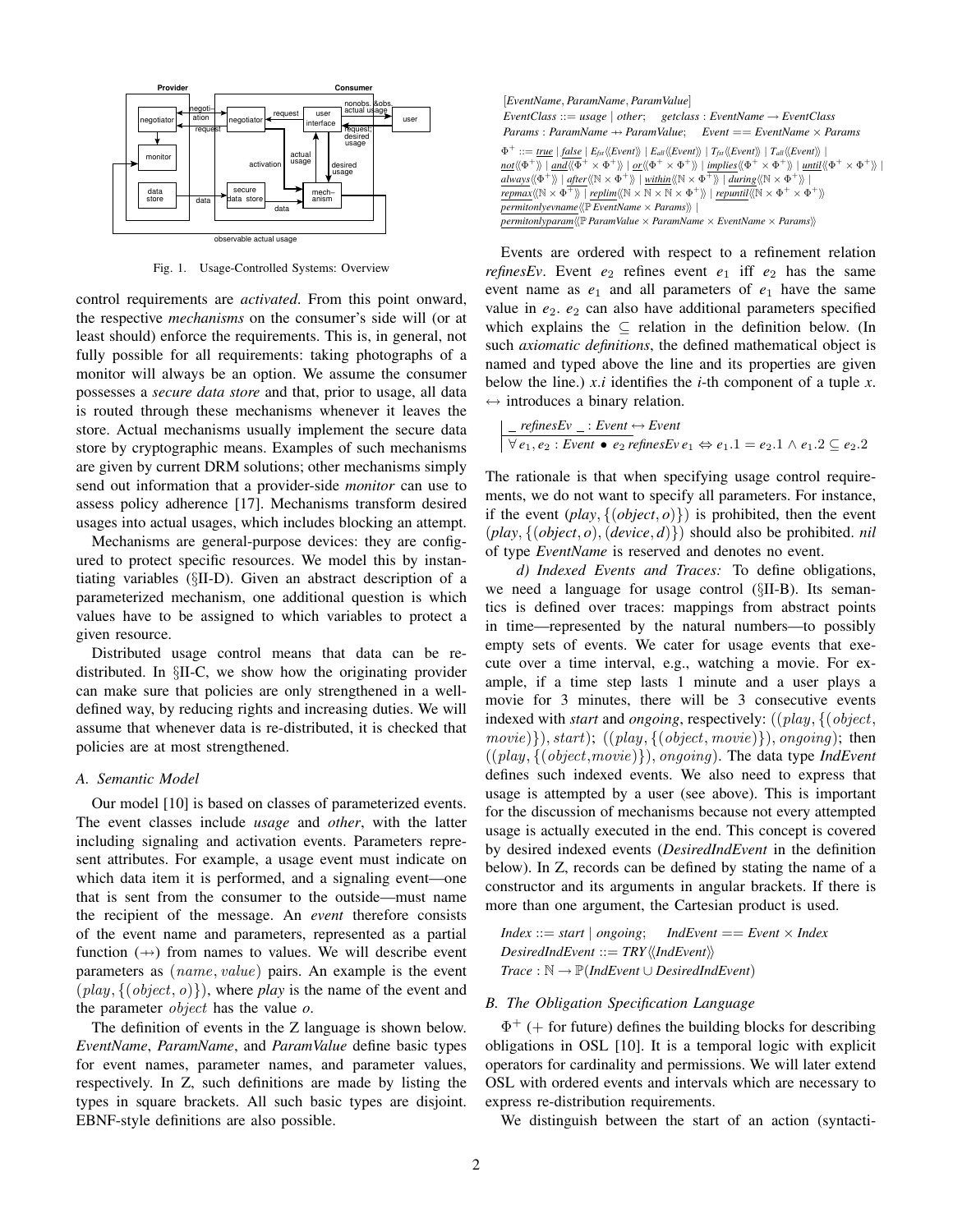cally: *Efst*; semantically: an indexed event with index *start*) and lasting actions (syntactically: *Eall*; semantically: indexed events with any index).  $T_{fst}$  and  $T_{all}$  refer to the respective *desired* or *attempted* actions. When specifying events in obligations, by virtue of the refinement relation, there is an implicit universal quantification over unmentioned parameters. *not*, *and*, *or*, *implies* have the usual semantics. We will use the infix operators ¬, ∧, ∨, ⇒ as shorthand. Our *until* operator is the weak-until operator from LTL. Using *after*(*n*), which refers to the time after *n* time steps, we can express concepts like *during* (something must constantly hold during a specified time interval) and *within* (something must hold at least once during a specified time interval).

Cardinality operators restrict the number of occurrences or the duration of an action. The *replim* operator specifies lower and upper bounds of time steps within a fixed time interval in which a given formula holds. The *repuntil* operator does the same, but independent of any time interval. Instead, it limits the maximal number of times a formula holds until another formula holds (e.g., the occurrence of some event). With the help of *repuntil*, we can also define *repmax*, which defines the maximal number of times a formula may hold in the indefinite future. These cardinality operators are also used to express limits on the accumulated usage time, e.g., by using  $E_{all}(e)$  as an argument for limiting the accumulated time of usage *e*. For instance,  $replim(20, 0, 5, E_{all}((play, \{ (obj, movie A) \})))$ specifies that *movieA* may be played for at most five time units during the next twenty time units. Similarly,  $\neg \textit{replim}(20, 0, 2, E_{\textit{fst}}((\textit{play}, \{(obj, movieB)\}))) \Rightarrow$ 

 $after (25, E_{fst}((notify, \{(rcv, subA)\})))$  specifies that if *movieB* is started more than twice during the next 20 time units, then subject *subA* will be notified after 25 time units.

OSL supports both the *must* and the *may* modalities. The former is the "standard" semantics of linear time logics, and the latter is supported by two designated operators: these operators allow one to specify that out of a given set of usage events, only selected usage events are allowed. The operator *permitonlyevname* defines the names of the usage events that are exclusively allowed with a set of given parameters. For example, the expression *permitonlyevname*({*play*, *print*},

{(*object*, *oid*)}) states that the only usages permitted on the object *oid* are *play* and *print*. It does not say anything about non-usage events or events with different parameters (e.g., if a usage is applied to a different data object). Similarly, *permitonlyparam* only allows certain values for a given parameter of an event. It prohibits all other values for this parameter. For example, the expression *permitonlyparam* $({s_1, s_2},$ *recipient,send*,  $({\text{object}, \text{doc})})$ 

specifies that out of all *send* events with *doc* as the "object" parameter, only those with the "recipient" parameter being *s*<sup>1</sup> or *s*<sup>2</sup> are allowed. In other words, *doc* may only be sent to *s*<sup>1</sup> or *s*2. The first argument of *permitonlyparam* is the set of allowed parameter values, the second is the name of the parameter whose values should be restricted, and the third and fourth arguments define an underspecified event.

The semantics of  $\Phi^+$  is formally defined by the binary

```
\models_e \_ : IndEvent \leftrightarrow \Phi^+\forall ie : IndEvent; \varphi : \Phi^+ \bullet ie \models_e \varphi \Leftrightarrow \exists e : Event \bulleti\epsilon.1 refinesEv e \wedge ((\varphi = E_{fst}(e) \wedge ie.2 = start) \vee \varphi = E_{all}(e))
    \modelsf _ : (Trace \times \mathbb{N}) \leftrightarrow \Phi<sup>+</sup>
\forall s : Trace; t : \mathbb{N}; \varphi : \Phi^+ \bullet (s, t) \models_f \varphi \Leftrightarrow\varphi = \underline{true} \vee \varphi = E_{\text{fst}}((\text{nil}, \varnothing)) \vee \varphi = E_{\text{all}}((\text{nil}, \varnothing))∨ ∃ e : Event \ {(nil, ∅)}; ie : IndEvent •
                          (\varphi = E_{\text{fsf}}(e) \lor \varphi = E_{\text{all}}(e)) \land ie \in s(t) \land ie \models_e \varphi∨ ∃ψ : ∅<sup>+</sup> ◦ = <u>not</u>(ψ) ∧ ¬((s, t) |=<sub>f</sub> ψ)\vee ∃ \psi, \chi : \Phi<sup>+</sup> \bullet \varphi = <u>or</u>(\psi, \chi) ∧ ((s, t) \modelsf \psi ∨ (s, t) \modelsf \chi)
         \vee \exists \psi, \chi : \Phi^+ \bullet \varphi = \underline{\text{until}}(\psi, \chi)\wedge (\exists u : \mathbb{N} \mid t < u \bullet ((s, u) \models_f \chi \wedge (\forall v : \mathbb{N} \mid t < v < u \bullet (s, v) \models_f \psi))∨ (∀ \forall \nu : \mathbb{N} | t < \nu • (s, \nu) \models_f \psi)\lor ∃i : ℕ; \psi : \Phi<sup>+</sup> \bullet \varphi = after(i, \psi) ∧ (s, t + i) \modelsf \psi\vee ∃ i : \mathbb{N}_1; m, n : \mathbb{N}; \psi : \overline{\Phi^+}; e : Event •
                  \varphi = \text{replim}(i, m, n, \psi) \wedge (\psi = E_{\text{fst}}(e) \vee \psi = E_{\text{all}}(e)) \wedgem \leq (\sum_{i=1}^{i} \# \{ie : \textit{IndEvent} \mid ie \in s(t+j) \land ie \models_{e} \psi\} \leq n\lor ∃n : ℕ; ψ, \chi : \Phi<sup>+</sup>; e : Event \bullet ϕ = repuntil(n, ψ, \chi) ∧ (\psi = E<sub>fst</sub>(e) ∨ \psi = E<sub>all</sub>(e))
                   \wedge ((\exists u : \mathbb{N}_1 \bullet (s,t+u) \models_f \chi \wedge (\forall v : \mathbb{N}_1 \mid v < u \bullet \neg ((s,t+v) \models_f \chi))\wedge (\sum_{i=1}^{u} # {ie : IndEvent | ie ∈ s(t + j) ∧ ie \modelse \psi}) ≤ n)
                                   j=1
                   \vee (\sum_{i=1}^{\infty} #{ie : IndEvent | ie ∈ s(t + j) ∧ ie \modelse \psi}) ≤ n)
         j=1
∨ ∃ ex : P EventName; ps : Params • ϕ = permitonlyevname(ex, ps)
                  ∧ ∀ en : EventName | getclass(en) = usage ∧ en ∈/ ex •
                           (t, n) \models_f \text{always}(\text{not}(E_{all}((en, ps))))∨ ∃ ex : P ParamValue; pn : ParamName; en : EventName; ps : Params •
                  \varphi = permitonlyparam(ex, pn, en, ps) \wedge pn \notin dom ps
                  \land \forall pv : ParamValue \mid pv ∉ ex •
                           (t, n) \models_f \text{always}(\underbrace{\text{not}}(E_{all}((en, ps \cup \{(pn, pv)\}))))∨ ϕ = false ∧ (s, t) |= not(true)
         \vee \exists \psi, \overline{\chi : \Phi}^+ \bullet \varphi = \text{and}(\psi, \chi) \wedge (s, t) \models_{f} \text{not}(\text{or}(\text{not}(\psi), \text{not}(\chi)))\vee ∃ \psi, \chi : \Phi<sup>+</sup> \bullet \varphi = implies(\psi, \chi) \wedge (s, t) \modelsf \underline{or}( \underline{not}(\psi), \chi)\lor ∃ \psi : \Phi<sup>+</sup> \bullet \varphi = \text{always}(\psi) \land (s, t) \models_f \text{until}(\psi, \text{false})\vee \exists i : \mathbb{N}; \psi : \Phi^+ \bullet \varphi = \text{within}(i, \psi) \wedge (s, t) \models_f \text{replim}(i, 1, i, \psi)∨ ∃i : ℕ; ψ : Φ<sup>+</sup> ◦ = during(i, ψ) ∧ (s, t) |=<i>f</i> replim(i, i, i, ψ)\lor ∃ n : N; \psi : \Phi<sup>+</sup> \bullet \varphi = \overline{repmax}(n, \psi) \land (s, t) \models f repuntil(n, \psi, false)
```
relation  $\models_f$ , reproduced verbatim from [10]. It makes use of a shorthand,  $\models_e$ , to relate single indexed events (rather than traces) to formulae of the form  $E_{\text{fst}}(\cdot)$  or  $E_{\text{all}}(\cdot)$ .

## *C. Ordered Events and Parameters for Re-Distribution*

Upon re-distribution of usage-controlled data items, a provider may want to make sure that policies are at most strengthened. In earlier work, we have provided a simple role-based re-distribution model that allows an originating data provider — the first in a distribution chain — to define policies for different roles [19]. When data is re-distributed, policies can only be strengthened in that rights are reduced and duties increased. A role hierarchy governs who may strengthen whose policies. This role hierarchy is hence not a hierarchy of rights, in contrast to what is usually the case in role-based access control.

Strengthening policies boils down to logically strengthen the respective policies. As OSL essentially is an LTL dialect, strengthening along the temporal and propositional "dimensions" comes for free. However, if a policy states that a movie may be played at a video quality of 75%, then one would assume that this really means "at most 75%." The provider probably would not object to playing it at 60%. Allowing to play it at a quality of "at most 50%" would hence be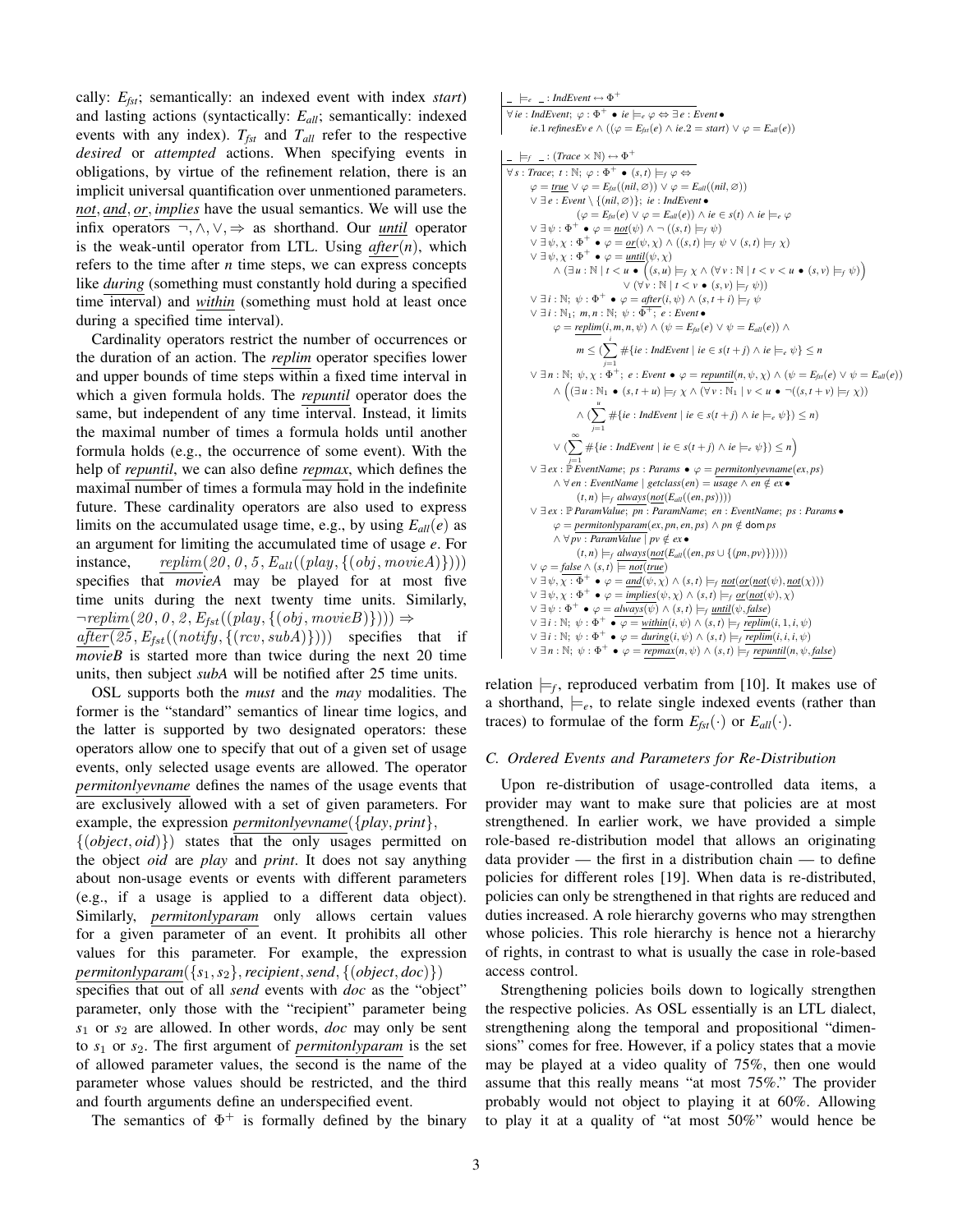strengthening. To accomodate for this, we include ordered parameters. Parameter values are ordered w.r.t. a user-defined partial order,  $\leq_p$ , in fact a lattice with  $\top$  and  $\bot$  elements. In policies, parameters are then given by left and right boundaries of the desired interval. For rights and duties, left and right boundaries can be identical. Otherwise, for duties, we require the upper bound to be  $\top$  which means that "pay USD 10" is given as "pay USD  $(10, T)$ ." This can be strengthened to, for instance, "pay USD (15,⊤)." Conversely, rights must have  $\perp$ as left boundary so that "permission to play with 75% video quality" is given as "permission to play with  $(\perp, 75\%)$  video quality." This can be strengthened to "permission to play with  $(\perp, 50\%)$  quality."

Similarly, events can be ordered. We hence introduce lattices for event names,  $\leq_e$ , so that in a movie application, *preview* may be smaller (fewer rights) than both *vdoedit* (video) and *sndedit* (sound) which, in turn, are both smaller (fewer rights) than (full) *edit*. An example is given in the following (left: ordered events, right: ordered parameters).



Similar to ordered parameters, events are then specified by pairs. Both boundaries can be identical. Otherwise, when specifying rights, the left boundary must be  $\perp$ , and duties must have  $\top$  as right boundaries. Formally, we introduce ordered events with the data type *OrdEvent* that consists of a pair of event names — with one boundary being either  $\top$  or  $\bot$  if both components are not identical — and a set of ordered parameters. From now on, we will assume that OSL uses ordered events.

*OrdEventName* == *EventName* × *EventName OrdParam* == *ParamName* 7→ (*ParamValue* × *ParamValue*) *OrdEvent* == *OrdEventName* × *OrdParam*

The intuitive semantics of an ordered event is that the respective (desired or actual) indexed event is in-between the two boundaries, and the same holds true for all actual parameters. The formal semantics of *ordered events* is defined by simply adjusting  $\models$ <sub>e</sub>: an *IndexedEvent* consists of one event name and a (full) set of parameter names and parameter values. For each ordered (desired) event that is given in an OSL formula, we check if the actual event name and the actual parameters are inbetween the specified boundaries. In the formal definition, this amounts to checking membership in a set or in a disjunction over all possible parameter names. Similarly, the permission operators have to be slightly adjusted.

More specifically, the semantics of events is adjusted by

re-defining  $\models_e$  as follows.

```
\models_e \_: IndEvent \leftrightarrow \Phi^+\forall ie : IndEvent; \varphi : \Phi^+ \bullet i e \models_e \varphi \Leftrightarrow∃ en, enl, enu : EventName; ps : P Params; ops : OrdParam •
     ie = (en, ps)∧ ((\varphi = E_{\text{fsr}}(((\text{en}_l, \text{en}_u), \text{ops})) ∧ \text{ie.2} = \text{start}) ∨ \varphi = E_{all}(((\text{en}_l, \text{en}_u), \text{ops})))∧ enl ≤e en ∧ en ≤e enu
      ∧ ∀ pn : ParamName; pv, pvl, pvu : ParamValue |
         (pn, pv) ∈ ps ∧ (pn,(pvl, pvu)) ∈ ops • pvl ≤p pv ∧ pv ≤p pvu
```
As a consequence, a few operators have to be redefined as well. We show the formal semantics of the permission operators only:



#### *D. Mechanisms*

Mechanisms are the means by which usage control requirements can be enforced, either by making sure policies are adhered to, or by spelling out penalties if policy violations are detected. In earlier work [18], we have shown that usage control mechanisms can be classified as executors, signalers, modifiers, inhibitors, and delayers. Executors make sure something happens – for instance, send out a notification to data owners if their data is accessed. Signalers are a special case that report policy violations. Modifiers transform attempted usages into different actual usages. For instance, if a song cannot be played at a quality of 100%, a modifier may transform it to 75% in order to satisfy a policy. Inhibitors make sure specific attempted usages are not transformed into actual usages. For instance, if a policy stipulates that a song must not be played more than twice, an inhibitor will make sure nothing happens if the third request for playing the song is received. Finally, delayers re-try to perform a specific usage after some time, hoping that certain conditions may have changed in the meantime.

Formal specifications of mechanisms essentially consist of a condition – under which the mechanism is supposed to do something, and an effect – execution, modification, etc. One part of the condition may be a triggering event (try to play a song a third time), but this is not necessarily the case (e.g., to satisfy the policy that a data item must be deleted after thirty days). The condition is a formula that relates to the past and is hence specified in a past version of OSL called  $\Phi^-$ . In contrast, the effect is a rather simple (future) OSL formula. For brevity's sake, we do not define  $\Phi^-$  here but refer to related work [18].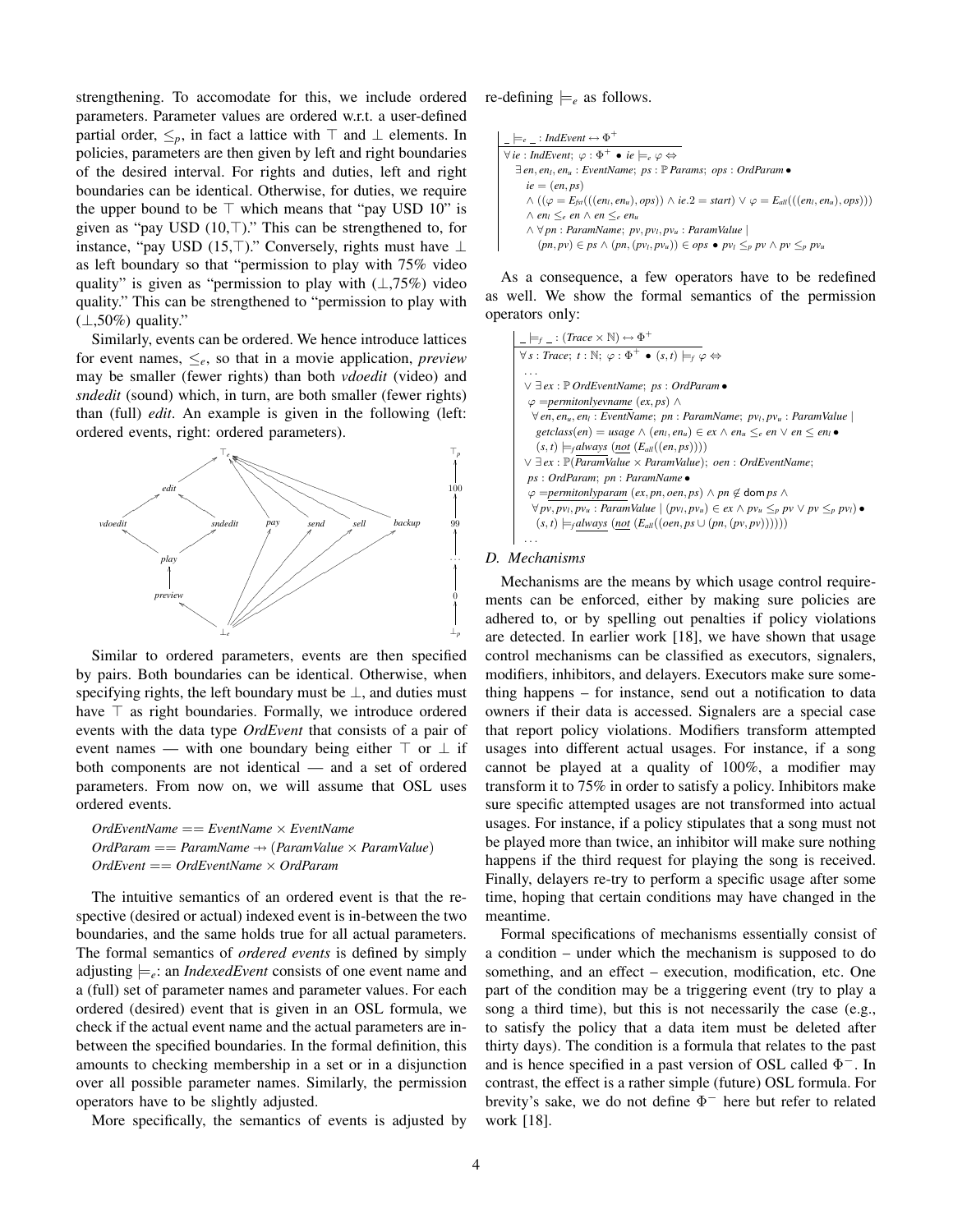Mechanisms can be parameterized. For instance, a modifier is likely to be deployed not just for one particular song but rather for an entire class of songs. This is achieved by introducing variables into OSL and  $\Phi^-$ .

As an example, we show how modifiers are defined [18]. Parameterized conditions are given as  $\varphi$ <sub>*p*</sub>; the variables are instantiated by means of a substitution  $\sigma$ , with function *subst* actually performing the substitution. The effect of a modifier is provided by the set  $modifyBy_p$ ; it replaces the triggering event,  $ua_p$ , by an actual usage. *m* is the mode (beginning or ongoing) of uap. With *maxRefs* computing all maximum instantiations of an event w.r.t. relation *refinesEv*, the overall specification of a modifier is provided by  $\psi$ . Given that a maximum instantiation of  $ua_p$  is desired, and given that actually executing *ua* would make the condition  $\varphi_p$  true, a modifier makes sure that  $ua_p$  is *not* executed, but instead all elements of the set *modifyBy* are attempted (not executed, because there may be other applicable mechanisms). The following shows a Z schema that, in the upper half, defines the different elements of the defined data type *Modifier* and, in the lower half, formulates constraints on these elements.

| — Modifier –                                                                                                                                                                                                                                                                                                                                       |
|----------------------------------------------------------------------------------------------------------------------------------------------------------------------------------------------------------------------------------------------------------------------------------------------------------------------------------------------------|
| $modifyBy_{p} : \mathbb{P}$ VarEvent; $modifyBy : \mathbb{P}$ Event                                                                                                                                                                                                                                                                                |
| $\varphi_p : \Phi_v^-; \varphi : \Phi^-; \psi : \Phi^{\pm}; \,\, u a_p : \textit{VarEvent}; \,\, u a : \textit{Event}; \,\, m : \textit{Mode}$                                                                                                                                                                                                     |
| $\sigma: Var \rightarrow (ParamValue \cup EventName)$                                                                                                                                                                                                                                                                                              |
| $modifyBy = \text{map}_{s}(\lambda x : \text{VarEvent} \bullet \text{subst}(x, \sigma), \text{modifyBy}_{p})$                                                                                                                                                                                                                                      |
|                                                                                                                                                                                                                                                                                                                                                    |
| $\varphi = \text{subst}_{f}(\varphi_{p}, \sigma) \wedge \text{ua} = \text{subst}(ua_{p}, \sigma) \wedge \text{ua} \neq (\text{nil}, \varnothing) \wedge \text{ua} \notin \text{modif}_{f}By$<br>$\psi = \bigwedge \left(T_{m}(e) \wedge^{+} (E_{m}(e) \Rightarrow^{+} \varphi) \right) \Rightarrow^{+} \neg E_{m}(ua) \wedge \bigwedge T_{all}(e)$ |
| $e \in maxRefs(ua)$<br>$e \in modifvBv$                                                                                                                                                                                                                                                                                                            |

*NoPayNoGood* is a modifier: if a song, given by variable V(1), is not paid for, then it is played only with reduced quality. The configuration of this mechanism is modeled by substituting variable  $V(1)$  with an actual object. This schema makes use of the schema *Modifier* by instantiating specific values in *Modifier*.

*NoPayNoGood*  $Modifier[always^-(-\overline{E_{fst}}((pay, \{(obj, V(1))\})))/\varphi_p,$  $(\text{play}, \{(\text{obj}, V(1), (\text{qual}, \text{full}))\})/\text{ua}_p, \text{all/m},$  $\{(play, {(obj, V(1)), (qual, red)}\})\}$ /*modifyBy<sub>p</sub>*]

## III. TRANSLATION INTO LTL

## *A. OSL*

*e) Application:* The first application that we consider is that of consistency. A policy is consistent if it has a model, i.e., if there is at least one execution of a system that satisfies it. For instance, using the concrete OSL syntax, the following two requirements are consistent when combined by conjunction: PermitEvNames{listen,download} For {(music=songX)} and Always{If{download(music= songX) } Then {After[7] {delete(music =songX) } }. In contrast, the following two requirements are inconsistent when conjoined into one policy: PermitEvNames{listen} For {(subject=TestUser)} and After[1]{download(subject=TestUser, music=

songX) }. We can check this with the model checker NuSMV as described below.

*f) Translation:* For each event *e*, we introduce a bit field ename of length four, where ename is the name of the event, i.e. *e*.1. ename[0] corresponds to the indexed event  $(TRY(e), start)$ , ename [1] to  $(TRY(e), ongoing)$ , ename[2] to  $(e, start)$  and ename[3] to  $(e, ongoing)$ . In this paper, we do not consider simultaneous events with the same name which is why we could restrict ourselves to three bits (beginning/ongoing, attempted usage, actual usage), but we ignore this optimization here. Ignoring multiple simultaneous events of the same name allows us to handle parameters as follows. For each parameter *pname* of event *e*, we simply introduce a variable e\_pname. A specification  $T_{\text{fst}}((download, \{ (object, songX) \}))$  then translates to download[0] & download\_object=songX, and an ongoing event specification  $E_{all}((play, \{(object, song Y)\}))$ translates to (play[2]|play[3]) & play\_object= songY. Intervals for event names and parameters are naturally unfolded into disjunctions. For an example, see www.inf.ethz. ch/personal/pretscha/ares09/exp.pdf. There is no need to translate the *refinesEv* relation: a model checker will automatically instantiate unspecified parameters to all possible values.

The translation of the temporal and propositional operators is straightforward. We omit a definition of the respective parts of function  $\tau_{OSL}$  here for brevity's sake. Permissions also unfold into huge disjunctions. The cardinality operators need some special attention though. Let us assume that  $LTL^{+}$ defines the future LTL part of the NuSMV input language. The translation of *repmax* can be expanded via *repuntil*. For *repuntil*, we need the release operator V from  $LTL$  (with  $\varphi \nabla \psi$ having the intuitive meaning that either  $\psi$  holds forever, or  $\psi$ holds until some moment in time where both  $\varphi$  and  $\psi$  hold). To simplify the definition, we use the macro  $X\varphi$  for  $after(1,\varphi)$ , even though  $X$  is not part of OSL. We also use  $\overline{X}$  to denote the next step operator in the NuSMV language; i.e.,  $X\varphi$  is true at time *t* if  $\varphi$  is true at time  $t + 1$ . *repuntil*(0,  $\varphi$ ,  $\psi$ ) is true if, starting from the next time step,  $\varphi$  is false until and including a moment in time where  $\psi$  becomes true and  $\varphi$  remains false, or if  $\varphi$  is false forever. For  $n > 0$ , we distinguish three cases. *repuntil*( $n, \varphi, \psi$ ) is true at a time *t* if

- 1)  $\psi$  is true at  $t + 1$  there is at most one true instance of  $\varphi$  until  $\psi$  becomes true; or if
- 2) both  $\varphi$  and *repuntil*( $n-1, \varphi, \psi$ ) are true at  $t+1$   $\varphi$  becomes immediately true, and we can perform a recursive evaluation; or if
- 3)  $\varphi$  is false at  $t+1$  and remains false until (and including) a time point  $t'$  with the following properties. If  $\psi$  is true at *t'*, then we are done. Otherwise, if  $\varphi$  is true at  $t' + 1$ , then we check if  $\psi$  is also true at  $t' + 1$ . If that is the case, we are done. If not, then we recurse with *repuntil*( $n-1, \varphi, \psi$ ).

The translation of the *replim* operator is a result of another rather straightforward recursive characterization. The base case is a direct translation of the formal semantics. For  $n > 0$ , *replim*(*i*, *m*, *n*,  $\varphi$ ) is true if  $\varphi \wedge \text{replim}(i - 1, m - 1, n - 1, \varphi)$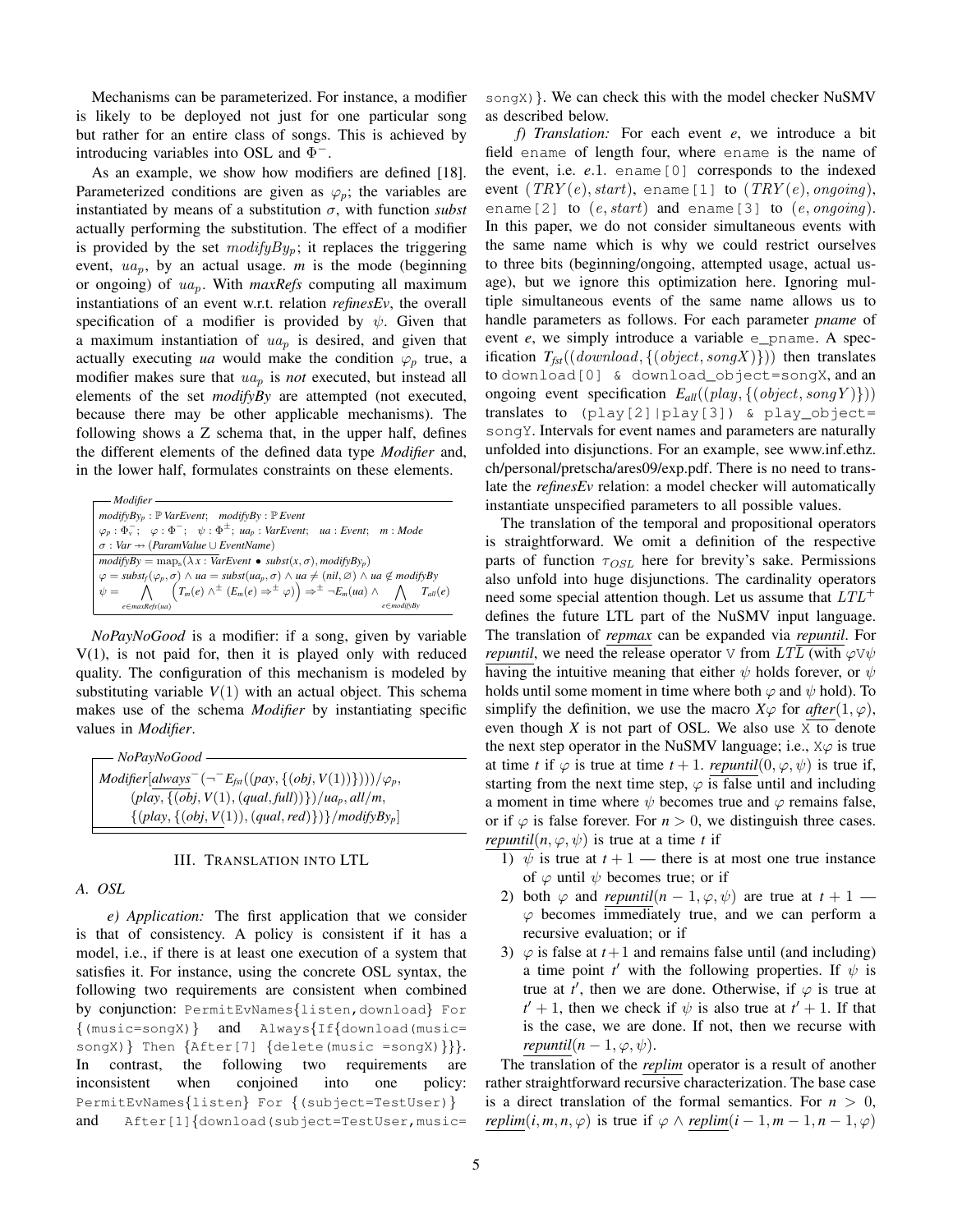```
\tau_{OSL} : \Phi^+ \rightarrow LTL^+\forall \varphi, \psi, \varepsilon : \Phi^+; i, m, n : \mathbb{N} \bullet. . . ∧
\land (\varepsilon = repmax(n, \varphi) \Rightarrow \tau_{OSL}(\varepsilon) = \tau_{OSL}(repuntil(n, \varphi, false)))
\wedge (\varepsilon = repuntil(0, \varphi, \psi) \Rightarrow \tau_{OSL}(\varepsilon) = X (\tau_{OSL}(\psi) \vee \tau_{OSL}(\neg \varphi)))
\wedge ((n > 0 \land \varepsilon = \text{repuntil}(n, \varphi, \psi)) \Rightarrow \tau_{OSL}(\varepsilon) =\tau_{OSL}(after(1, \psi \lor (\varphi \land \text{repuntil}(n-1, \varphi, \psi)))\vert X(\tau_{OSL}((\psi \lor (after(1,\varphi) \land (after(1,\psi) \lor repuntil(n-1,\varphi,\psi)))) \lor \tau_{OSL}(\neg\varphi)))\land ((\varepsilon = \text{replim}(i, m, \overline{n}, \varphi) \land (i = 0 \lor m > n \lor (i > 0 \land i < m))) \Rightarrow \tau_{OSL}(\varepsilon) = 0)\wedge ((\varepsilon = \overline{replim}(i, 0, 0, \varphi) \wedge i > 1) \Rightarrow \tau_{OSL}(\varepsilon) = \tau_{OSL}(during(i, \neg \varphi)))\land ((\varepsilon = \overline{\mathit{replim}}(1,0,n,\varphi)) \Rightarrow \tau_{\mathit{OSL}}(\varepsilon) = 1)\wedge ((\varepsilon = \overline{replim}(1, 1, n, \varphi) \wedge n \geq 1) \Rightarrow \tau_{OSL}(\varepsilon) = \overline{\text{X} \tau_{OSL}(\varphi)})\wedge ((\varepsilon = \overline{replim}(i, m, n, \varphi) \wedge (i > 1 \wedge i \geq m \wedge n \geq m \wedge m > 0)) \Rightarrow \tau_{OSL}(\varepsilon) =\textbf{X}((\text{tosh}(\varphi\land\text{replim}(i-1,m-1,n-1,\varphi)))\text{ }|\text{ }(\text{ }!\text{tosh}(\varphi\land\text{replim}(i-1,m,n,\varphi))))\text{)}\land ((\varepsilon = \text{replim}(i, 0, n, \varphi) \land (i > 1 \land n > 0)) \Rightarrow \tau_{OSL}(\varepsilon) =X((\tau_{OSL}(\varphi \wedge \text{replim}(i-1,0,n-1,\varphi))) \mid (\tau_{OSL}(\neg \varphi \wedge \text{replim}(i-1,0,n,\varphi))))
```
or  $\neg \varphi \land \text{replim}(i-1, m, n, \varphi)$  is true in the next step. This definition needs to take into account several special cases.

For space reasons, we provide only the part of  $\tau_{OSL}$  that defines the future cardinality operators:

Before we can check consistency of a  $\Phi^+$  formula, we need to define two sanity constraints. Firstly, there only is an actual event if there is a corresponding desired event:  $C_1 = \frac{always}{\bigwedge_{e \in Event} E_{fst}(e)} \Rightarrow T_{fst}(e) \land E_{all}(e) \Rightarrow T_{all}(e)$ . Secondly, every ongoing usage is eventually preceded by a beginning usage. We have seen that a logic of the past was used for the definition of mechanisms; we will also use it now (the NuSMV input language includes past LTL, and we omit the translation of  $\Phi^-$  to past LTL because it is very similar to the future case).  $Y\varphi$  is true at time  $t > 0$  iff  $\varphi$  is true at  $t - 1$ . The second sanity constraint then reads as  $C_2 = \frac{always}{\sqrt{e^{-Event}}}(E_{all}(e) \land \neg E_{fst}(e) \land \neg E_{j}$  $\neg Y(E_{all}(e) \land \neg E_{fst}(e)) \Rightarrow YE_{fst}(e))$  which translates into  $G($ (ename[3]&!Y ename[3])->Y ename[2]) where we omit the symmetrical case for desired events.

Our model  $M$  simply consists of all the arrays and parameters that we used to model events. Initially, we set all array values to zero, thus modeling that no event takes place. Assuming that  $\tau_{OSL}$  also handles past formulas, checking consistency of a conjunction of policies  $\Psi$  then amounts to model checking  $\mathcal{M} \models \tau_{OSL}((C_1 \wedge C_2) \Rightarrow \neg \Psi)$ . If the model checker returns *false*, then Ψ is consistent.

*g) Example:* We provide a simple translation example, again using the concrete OSL syntax. The policy PermitEvParams {songA} For {obj} In {listen (subject=TestUser)} specifies that TestUser may only listen to songA. Under the assumption that the system is aware of four songs A,X,Y, and Z, it translates into the following NuSMV formula: G(((listen[2]|listen[3]) & listen\_subject=

TestUser) -> (!( listen\_obj=songX | listen\_obj =songY | listen\_obj=songZ))) where we omit the translation of the sanity constraints for brevity's sake. An example of the translated sanity constraints can be found at www.inf.ethz.ch/personal/pretscha/ares09/exp.pdf.

#### *B. Re-Distribution Requirements*

*h) Application:* Upon re-distribution of data, data providers may only strengthen the policies specified by the originating data provider. Strengthening means reducing rights and increasing duties. In a distributed usage control setting, checking whether a policy was at most strengthened must be done whenever data is distributed.

*i) Translation:* Distributed usage control policies consist of one subpolicy for each role plus one default policy that applies if no policy is specified for a role. Strengthening policies with ordered events amounts to logically strengthening the respective formulas [19]. Checking if a policy was strengthened then amounts to checking implication. Assuming that we know which subpolicies  $\pi_1, \ldots, \pi_n$  for a data item *d* can be strengthened by the current data provider, we check if the policies defined for redistribution of  $d, \pi'_1, \ldots, \pi'_n$ , are stronger than the original ones. Using the model  $M$  and the constraints  $C_1$  and  $C_2$  defined above, we use the model checker to decide  $\mathcal{M} \models \tau_{OSL}((C_1 \land C_2) \Rightarrow \bigwedge_{i=1}^n (\pi'_i \Rightarrow \pi_i)).$  If the model checker returns *true*, all subpolicies have at most been strengthened.

*j) Example:* We consider the following two policies that we state without the necessary declarations (www.inf.ethz.ch/ personal/pretscha/ares09/exp.pdf).

```
// stronger:
Obl[Peter]{Always{If{download(obj=(BOT,TOP))}
  Then {Within[1]{play(obj=(trailer,trailer),dev=RCVR)}}}}
Obl[Marta]{RepUntil[2]{display(obj=movie),pay(recipient=
                   Bob,currency=CHF,amount=(10,TOP))}}
 // weaker:
Obl[Peter]{Always{If{download(obj=(BOT,TOP))}
   Then {Within[3]{play(obj=(trailer,trailer),dev=RCVR)}}}}
Obl[Marta]{RepUntil[3]{display(obj=movie),
  pay(recipient=Bob,currency=CHF,amount=(5,TOP))}}
```
For Peter, the first policy is stronger because he has less time to play the trailer—this is traditional temporal strengthening. Marta's second policy is weaker because (1) she can watch the move three times rather than two times before paying and (2) she needs to pay less.

#### *C. Mechanisms*

*k) Application 1:* We assume scenarios where a data provider wants to transmit data to a consumer provided that the consumer is capable of enforcing an applicable policy. If the consumer sent a description of its enforcement capabilities (along the lines of the classes of mechanisms described in §II-D), then the provider could check if these mechanisms were capable of enforcing the policy. This of course requires the received capability description to be trustworthy.

*l) Example:* We consider the obligation Until{Not{play(object=cd)},pay(amount=30)} that specifies that cd must not be played until an amount of 30 was paid. We would like to know if the following inhibitor – once more, in concrete syntax – is able to enforce it.

```
<mechanismDeclaration>
```

```
<inhibitor name="NoPayNoPlay">
```

```
<triggerEvent eventName="play">
```

```
<value attributeName="object" val="cd"/>
</triggerEvent>
```

```
<condition>Historically{Not{pay(amount=30)}}</condition>
</inhibitor>
```

```
</mechanismDeclaration>
```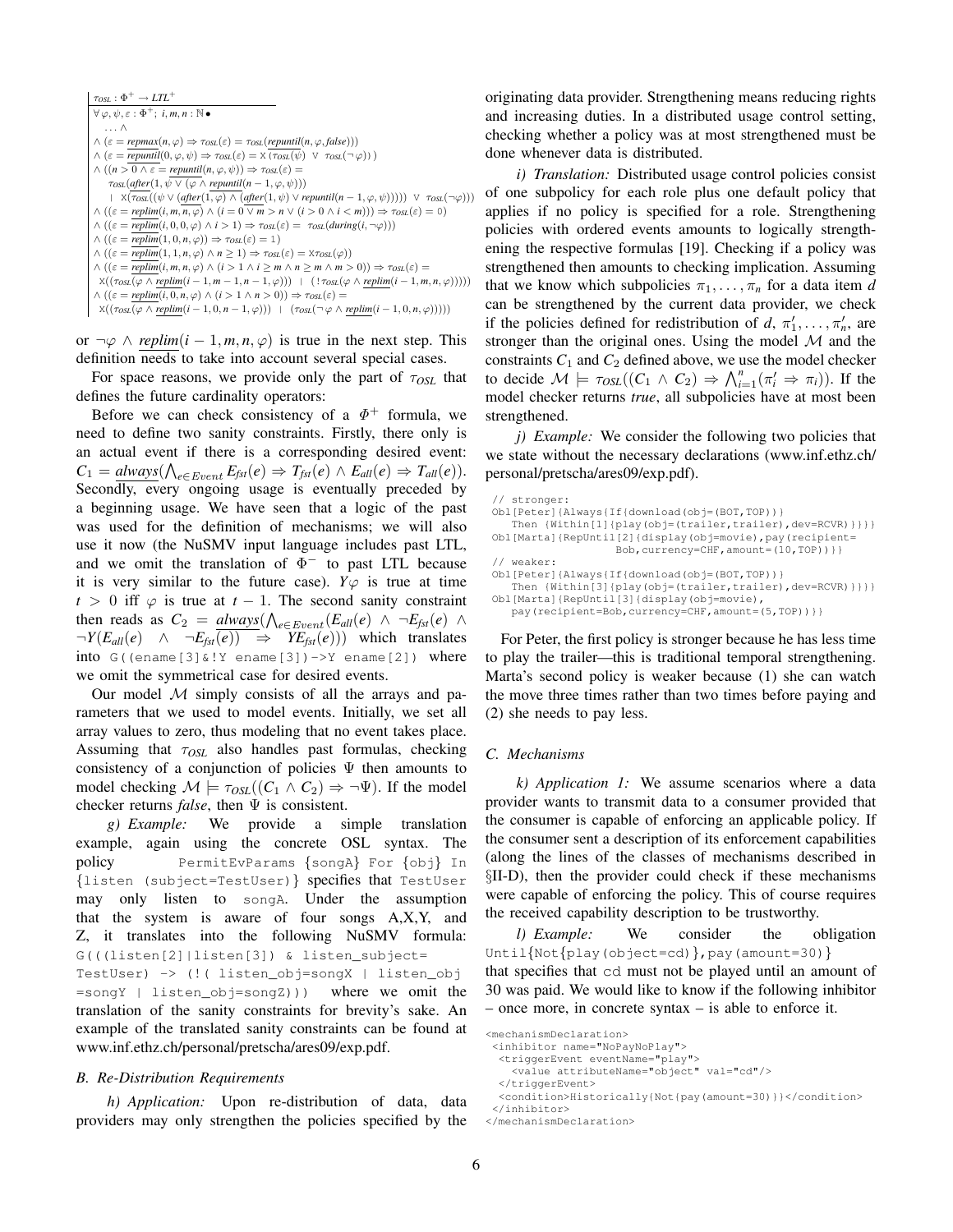*m) Application 2:* As mentioned in §II-D, mechanisms usually are configurable. Given a configurable mechanism in the same scenario as described in application 1, the provider may want to compute values for the variables in the mechanism description so that the mechanism enforces the policy with these variable instantiations. The provider would then send the data object together with a configuration object for the consumer's mechanisms.

*n) Example:* We consider the same obligation as above but a parameterized mechanism now. A configuration of the mechanism that enforces the obligation is amountA=30 together with an enumeration of all possible subjects, i.e., instantiations of variable subjectA. Using concrete syntax, a respective mechanism description looks as follows (the full description is provided at www.inf.ethz.ch/personal/pretscha/ ares09/exp.pdf).

```
<variableDeclaration>
 <parameterVariable name="subjectA" attributeName="subject"/>
 <parameterVariable name="amountA" attributeName="amount"/>
</variableDeclaration>
<mechanismDeclaration>
 <inhibitor name="PayToDownload">
  <triggerEvent lower="download" upper="download">
   <variables lowerVar="subjectA" upperVar="subjectA"/>
  <value attributeName="object" lower="songX" upper="songY"/>
  </triggerEvent>
  <condition>Historically{Not{pay(amount=amountA,
    subject=subjectA)}} </condition>
</inhibitor>
</mechanismDeclaration>
```
*o) Translation:* As shown in §II-D, mechanisms essentially consist of a condition that relates to the past (and that is translated into past LTL), possibly a triggering attempted usage, and an effect (that is translated to future LTL). If *Mech* is the set of all mechanisms in a system, or the set of mechanisms that are available at the consumer's side, respectively, let us assume that  $m.\psi$  specifies the mechanism's functionality for each  $m \in \text{Mech}$ , as described in §II-D. Checking if a policy  $\varphi$  is enforced by *Mech* then boils down to model checking  $\mathcal{M}$   $\models \tau_{OSL}((\bigwedge_{m \in \text{Mech}} \underline{always}(m.\psi) \land C_1 \land C_2) \Rightarrow \varphi).$ As to the second application, provided that the cardinality of the respective types is not too large, we can simply enumerate all possible variable instantiations, including values for ordered parameters, and then perform a check as described for application 1. An example of the generated NuSMV code is provided at www.inf.ethz.ch/personal/pretscha/ares09/exp.pdf.

## *D. Experiments*

LTL model checking is PSPACE complete. We now study if this theoretical result carries over to practical applications, and if we can realistically expect to use a model checker for the stated purposes. To this end, we conducted a series of experiments. We do not state all the policies and mechanism descriptions here (available online at www.inf.ethz.ch/ personal/pretscha/fast08/exp.pdf).

Several dimensions influence the performance of our tool. Since we use a model checker, the number of events, parameters, and parameter values can be expected to have an influence on the performance. The structure and complexity of policies and mechanism descriptions will also matter (the model is trivial, as explained in §III-A). When computing configurations for mechanisms, the number of variables and potential mechanisms also likely have an impact on performance.

The *number* of events and parameter values clearly matters. However, for policies that do not include *replim* or *repuntil* operators with too large parameters (where 12 is an upper bound that is handled in less than 20 minutes on a typical laptop; the reason is the release operator), several parameter values with 100 values each can be handled within seconds. The *structure* of policies tends to be rather simple, which is why this parameter — again with the exception of the *replim* and *repuntil* operators — does not turn out to be too problematic in practice. In terms of checking the consistency of policies, among other things, we analyzed 2 policies with 19 OSL formulas each. One policy is consistent (6 seconds); the other policy is inconsistent which is detected in 4 seconds.

In terms of checking policy subsumption for the delegation of rights and duties, we used the same two policies with 19 OSL formulas each. Subsumption for all of them could be shown in 24 seconds, with certain formulas taking more time than others. One formula contains the *repuntil* operator (parameter value 2); checking subsumption here takes 5 seconds.

Checking policy enforcement is similar to checking policy subsumption. Depending on whether or not cardinality operators are used, the result is provided within fractions of a second, or, for larger values  $(< 10$ ), up to 15 minutes.

Finally, in terms of mechanism configuration, the performance depends on the *number of variables*, *m*, and the *cardinalities of their types,*  $n_i$ *.*  $\prod_{i=1}^m 3n_i$  combinations must be checked (recall that for ordered events and parameters, either both boundaries are identical, or one bound is  $\top$  or the other  $\perp$ ). This determines the number of model checking runs. When it is multiplied with the time needed for checking policy enforcement (possibly divided by two because on average, we can expect a solution to be found after one half of the runs), this gives the overall time that is needed. In our experiments, with up to 4 variables, results are obtained after as few as 10 seconds, but also after two hours.

We are aware that we need more policies and more mechanism descriptions before generalizing our results. However, our experiments very clearly suggest that model checking usage control policies is efficiently and practically feasible which, given the huge data types we used, surprised us.

## IV. RELATED WORK

While the focus of this paper is on machine support for analyzing usage control policies and their interplay with mechanisms, usage control itself has been discussed by several authors [15], [5], [4], [9]. UCON [15] adds the notion of ongoing usage to access control. UCON assumes that the data never leaves the data provider's realm. This facilitates control as there is no explicit and consequential distinction between providers and consumers; one consequence is that UCON policies are device-dependent. This is in contrast to our distributed approach where data is given away. Work in the privacy area mainly focuses on the specification of